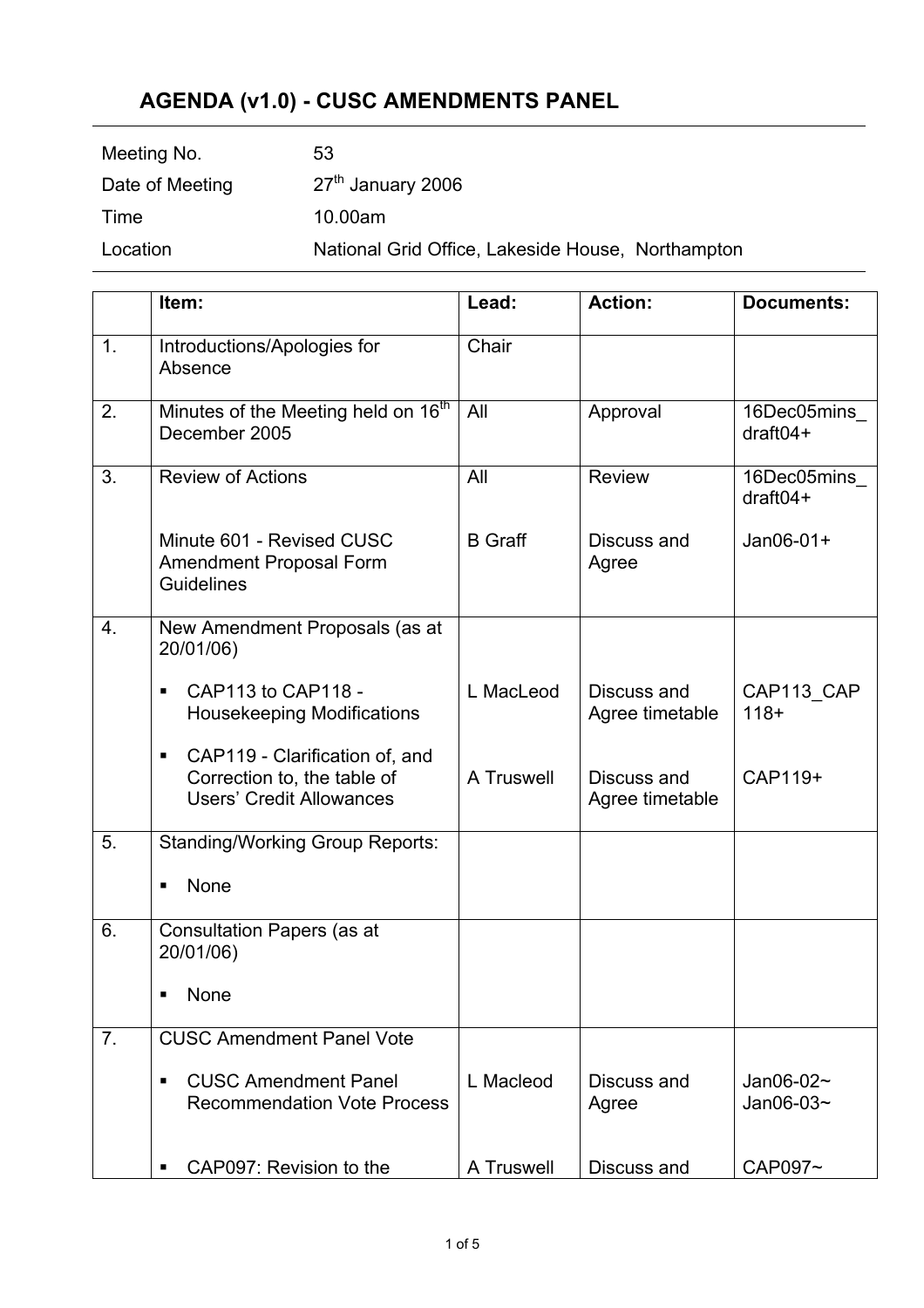|     | Contractual requirements for<br><b>Small and Medium Embedded</b><br><b>Power Stations under CUSC</b><br>6.5                                                                                                                                                                                                                    |                            | Vote                                                                 |            |
|-----|--------------------------------------------------------------------------------------------------------------------------------------------------------------------------------------------------------------------------------------------------------------------------------------------------------------------------------|----------------------------|----------------------------------------------------------------------|------------|
| 8.  | Pending Authority Decisions (as at<br>20/01/06)                                                                                                                                                                                                                                                                                |                            |                                                                      |            |
|     | See Appendix 1                                                                                                                                                                                                                                                                                                                 |                            | Information                                                          | On website |
| 9.  | Authority Decisions (as at<br>08/12/05)                                                                                                                                                                                                                                                                                        |                            |                                                                      |            |
|     | CAP089/090/91: Maximum<br>$\blacksquare$<br><b>Unsecured Credit Limit; Credit</b><br>Limits for Rated Companies;<br><b>Establishment and</b><br>Maintenance of an Unsecured<br>Credit Allowance for Rated and<br><b>Unrated Companies</b><br>Implementation on 1 <sup>st</sup> February<br>2006.                               | D Edward                   | Information<br>Authority<br>determination<br>received on<br>21/12/05 | On website |
|     | CAP093 - Enabling the Flow of<br>Ξ<br><b>Electricity From Distribution</b><br>Systems Into the Transmission<br>System at Grid Supply Points                                                                                                                                                                                    | D Edward                   | Information<br>Authority<br>determination<br>received on<br>19/01/06 | On website |
|     | CAP100/101 - Revision of<br>$\blacksquare$<br><b>CUSC Provisions to ensure that</b><br>Amendment Reports contain<br>collective CUSC Panel<br>Recommendation; Removal of<br>the Amendments Panel<br>Chairman's Casting Vote - In<br>context of Amendments Panel<br>Recommendation Vote.<br>Implemented on 10th January<br>2006. | D Edward                   | Information<br>Authority<br>determination<br>received on<br>22/12/05 | On website |
|     | CAP103 - Flexibility of Working<br>п<br>Group Internal Procedures.<br>Implemented on 10th January<br>2006.                                                                                                                                                                                                                     | D Edward                   | Information<br>Authority<br>determination<br>received on<br>22/12/05 | On website |
| 10. | Report on other Industry<br>Documents (BSC, STC and Grid<br>Code)                                                                                                                                                                                                                                                              | M Taylor<br><b>B</b> Graff | Information                                                          |            |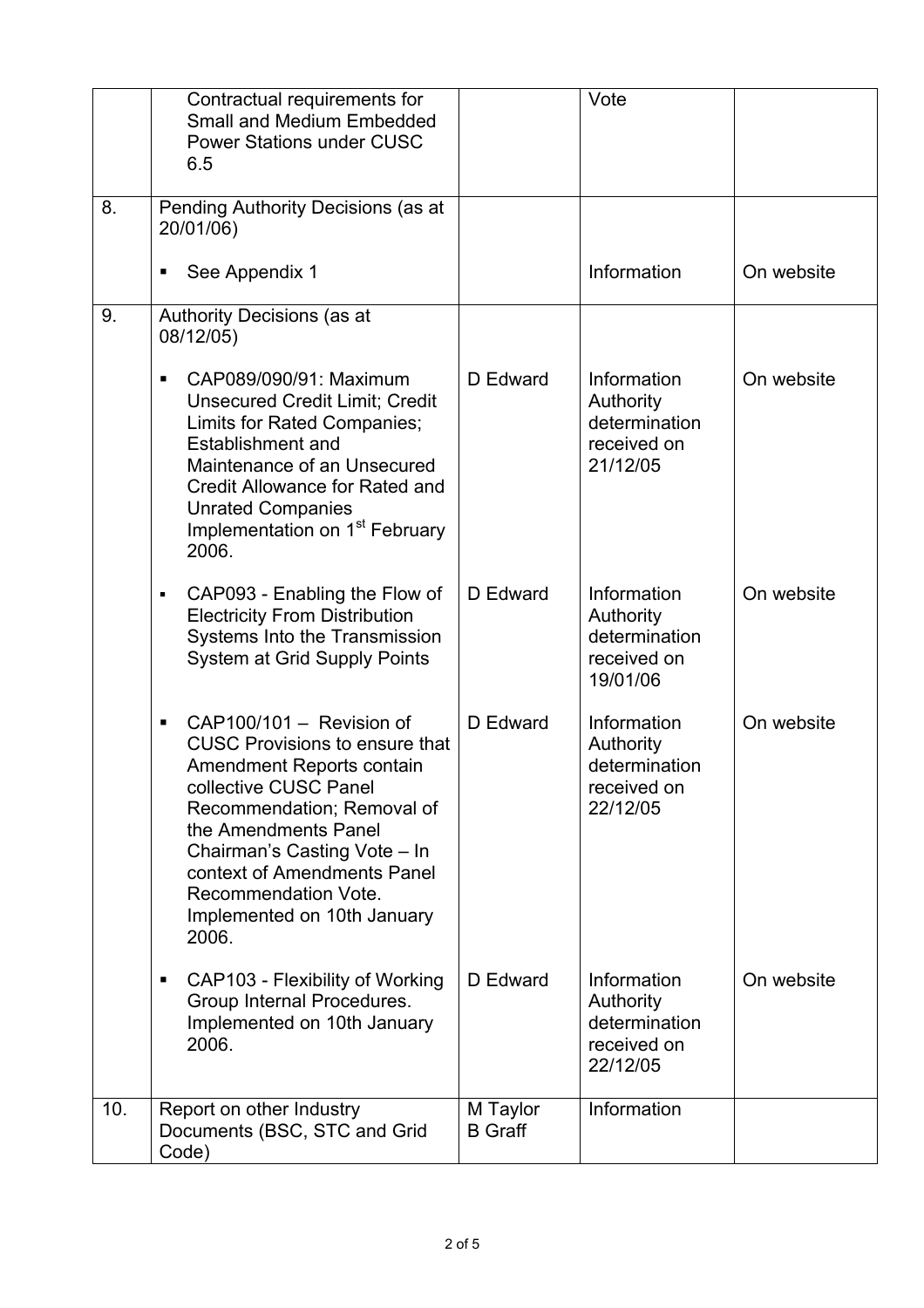| 11. | A.O.B                                                                               | All            |       |  |
|-----|-------------------------------------------------------------------------------------|----------------|-------|--|
| 12. | Record of Decisions – Headline<br>Reporting                                         | <b>B</b> Viney | Agree |  |
| 13. | Next Meeting $-24^{\text{th}}$ February 2006<br>(National Grid Offices in Warwick). |                |       |  |

Key to Document Availability - \* - Circulated to CUSC Panel Members and Alternates only

> + - Attached and available on the CUSC Website in due course

 $\sim$  To follow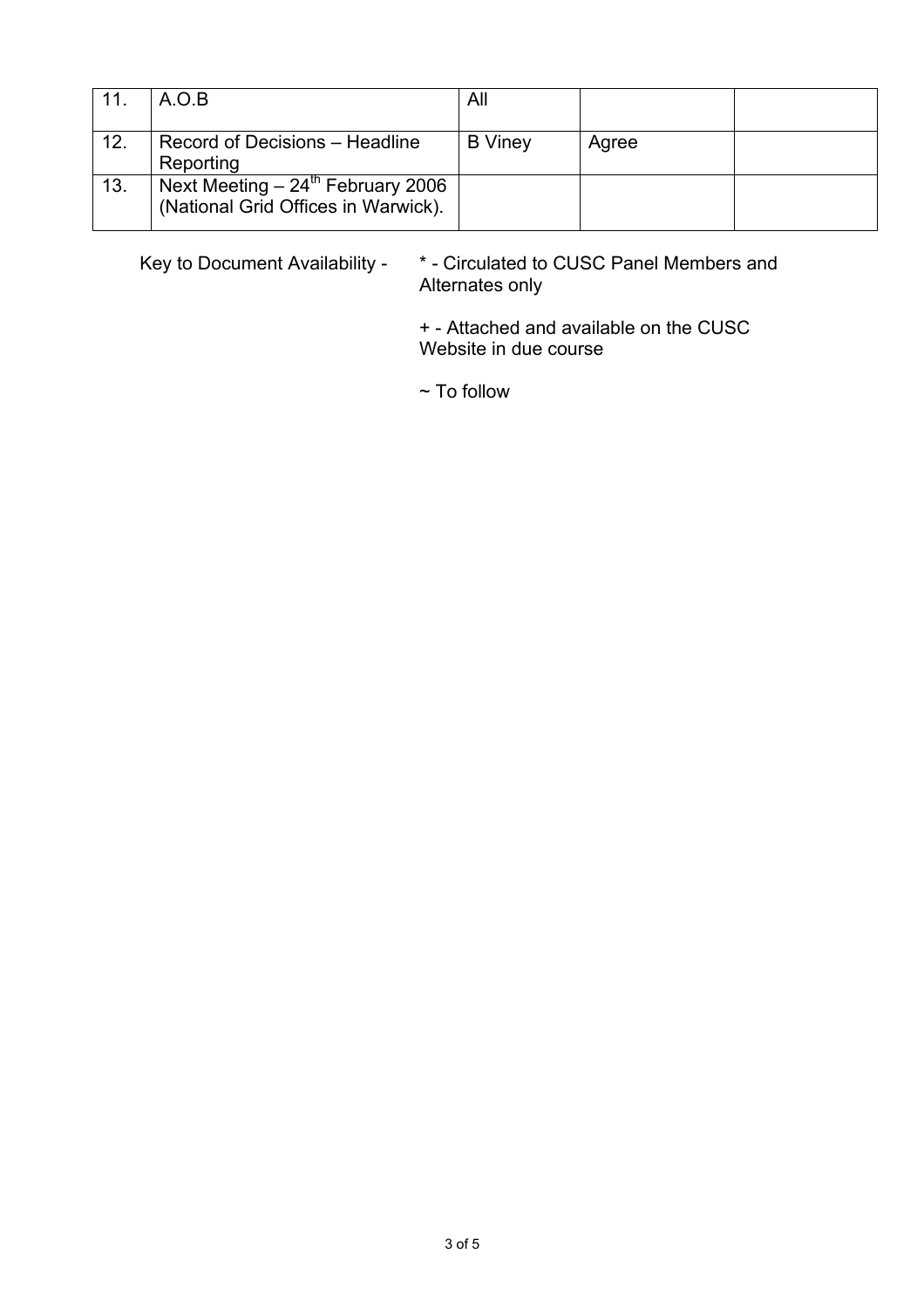## Attendees (expected):

Chair:

Simon Cocks

National Grid Representatives:

Ben Graff Guy Phillips

Independent Industry Panel Members:

Malcolm Taylor Bob Brown Rupert Judson Simon Goldring Paul Jones Garth Graham Tony Dicicco

Authority Representative:

David Edward

GECC Representative:

Panel Secretary:

Beverley Viney

Alternate Members:

Dick Cecil Simon Lord

Other:

Andrew Truswell Lilian MacLeod

Apologies (to date):